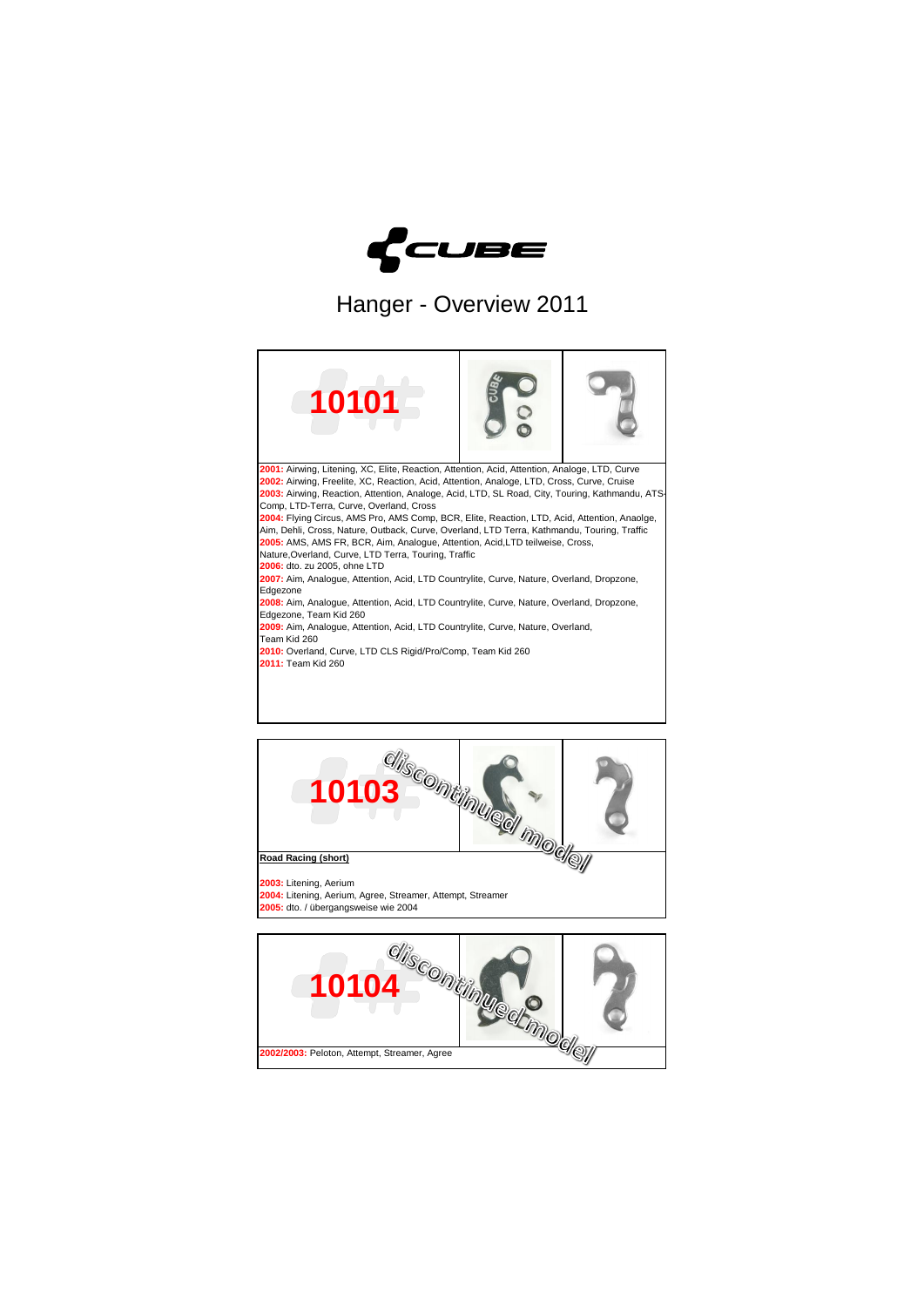



**RR (short) integrated thread for mounting!**

## **2005:** Aerium, Litening

- **2006:** GTC und Litening Alu, Agree, Agree ergo, **2007:** alle Renn und Triaräder, SL road
- 
- **2008:** alle Renn und Triaräder, SL road **2009:** alle Renn und Triaräder, SL road
- 

**2010:** Agree GTC Race, Streamer, SL Cross Team/Pro/Comp, Axial GTC WLS, Litening SHPC **2011:** Alle Road und Race Räder ohne Aerium HPC





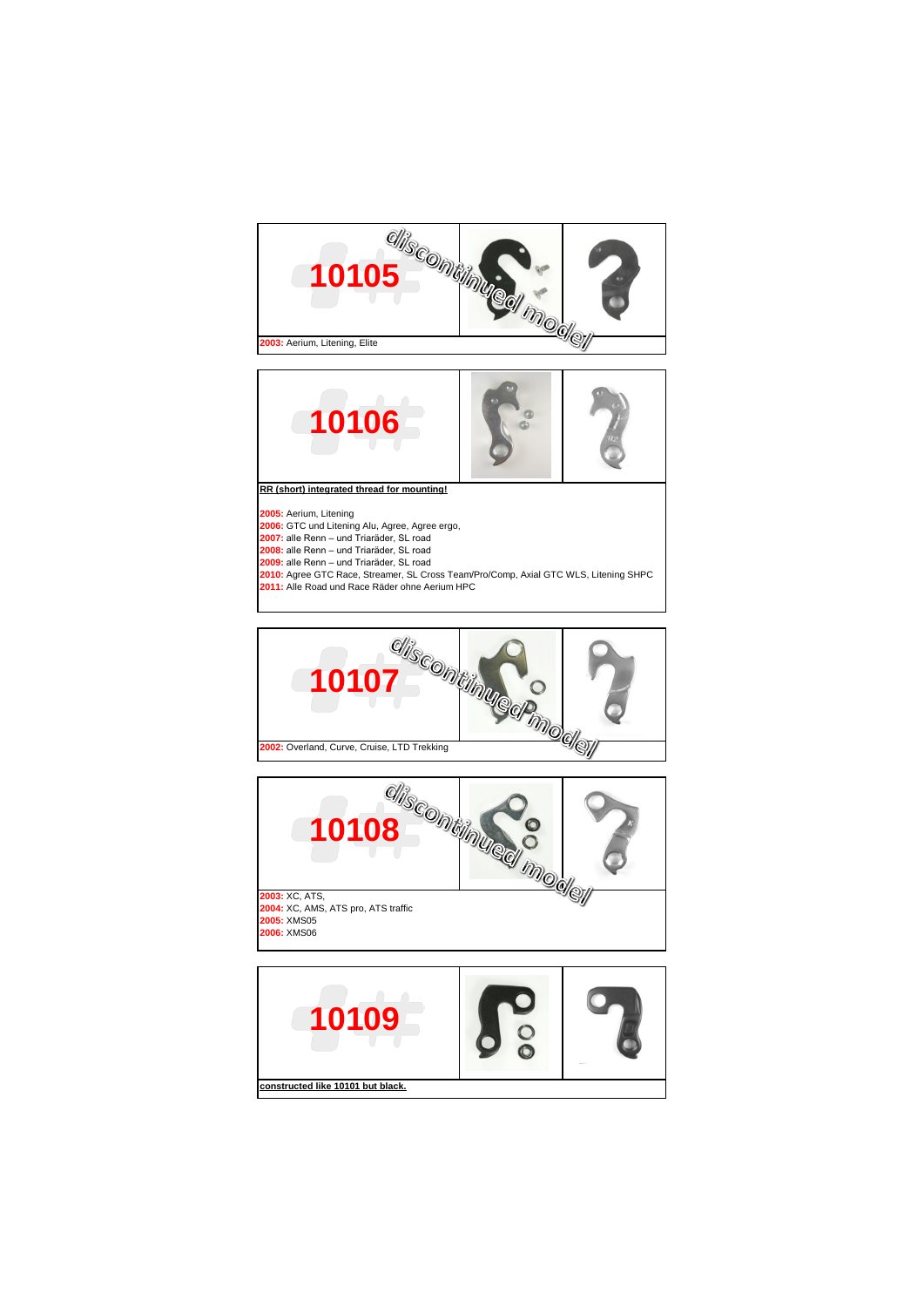

**2005:** Peloton, Attempt, Streamer, Agree, Litening GTC **2006**: Peloton, Attempt, Streamer, übergangsweise Agree



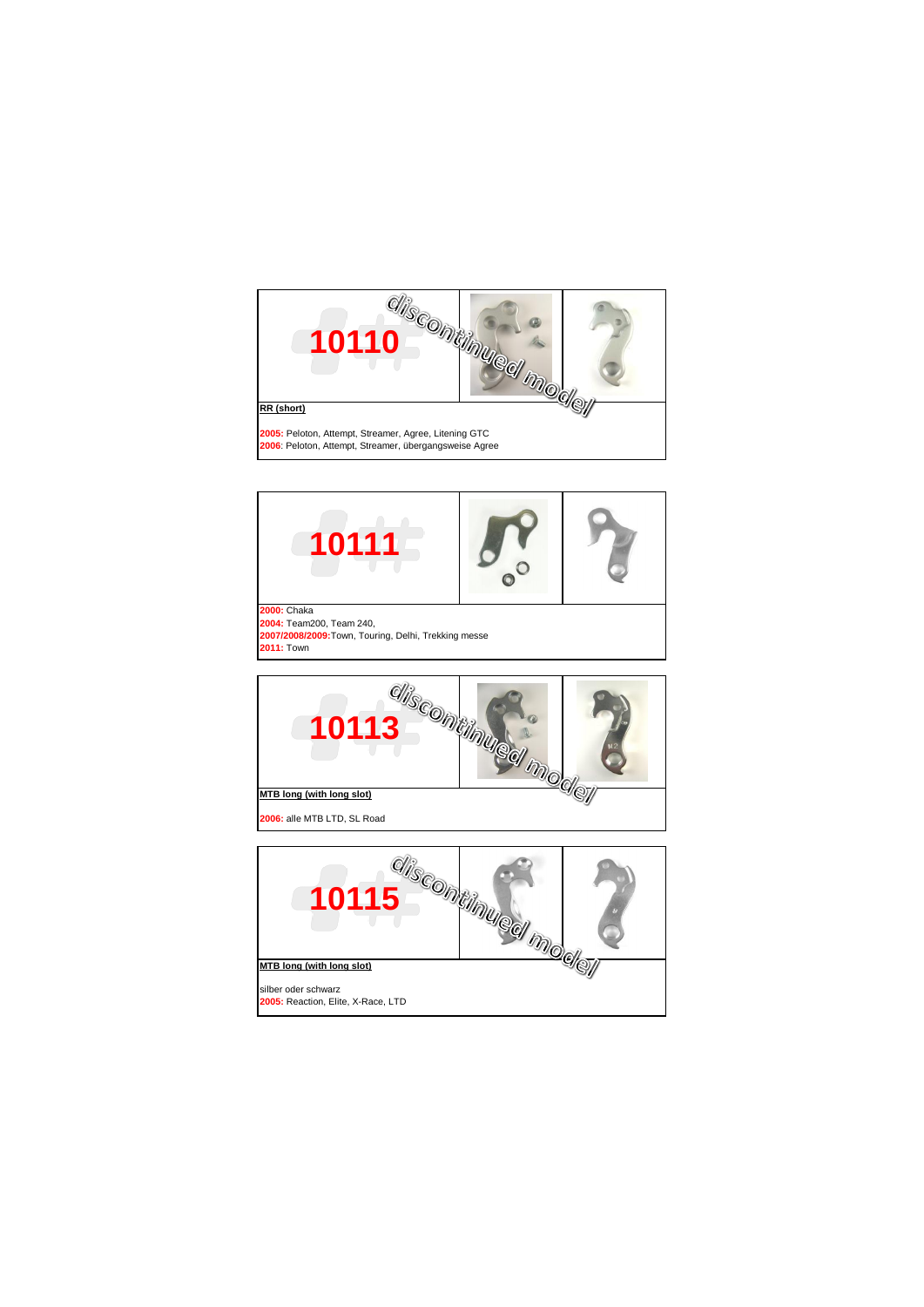







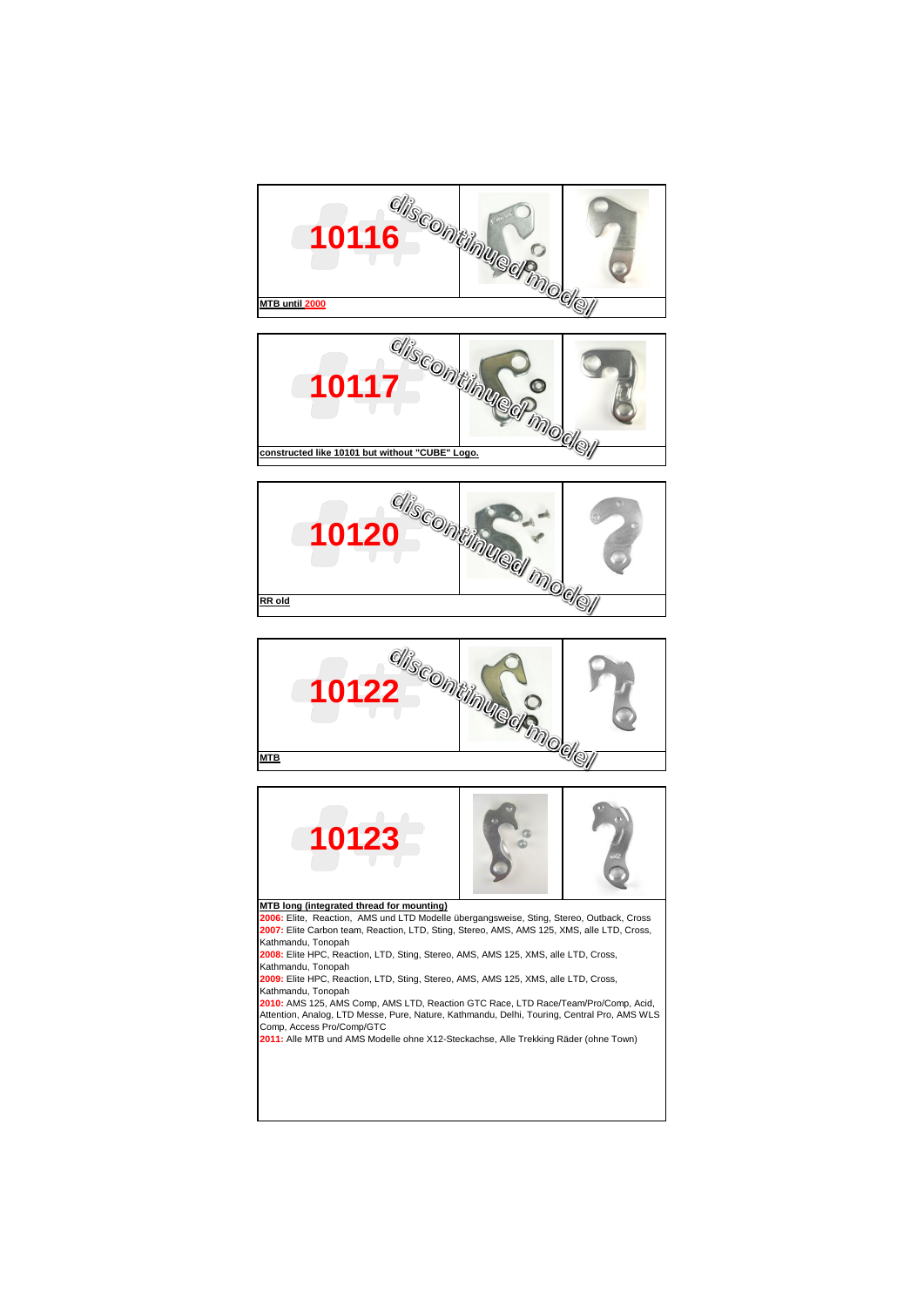









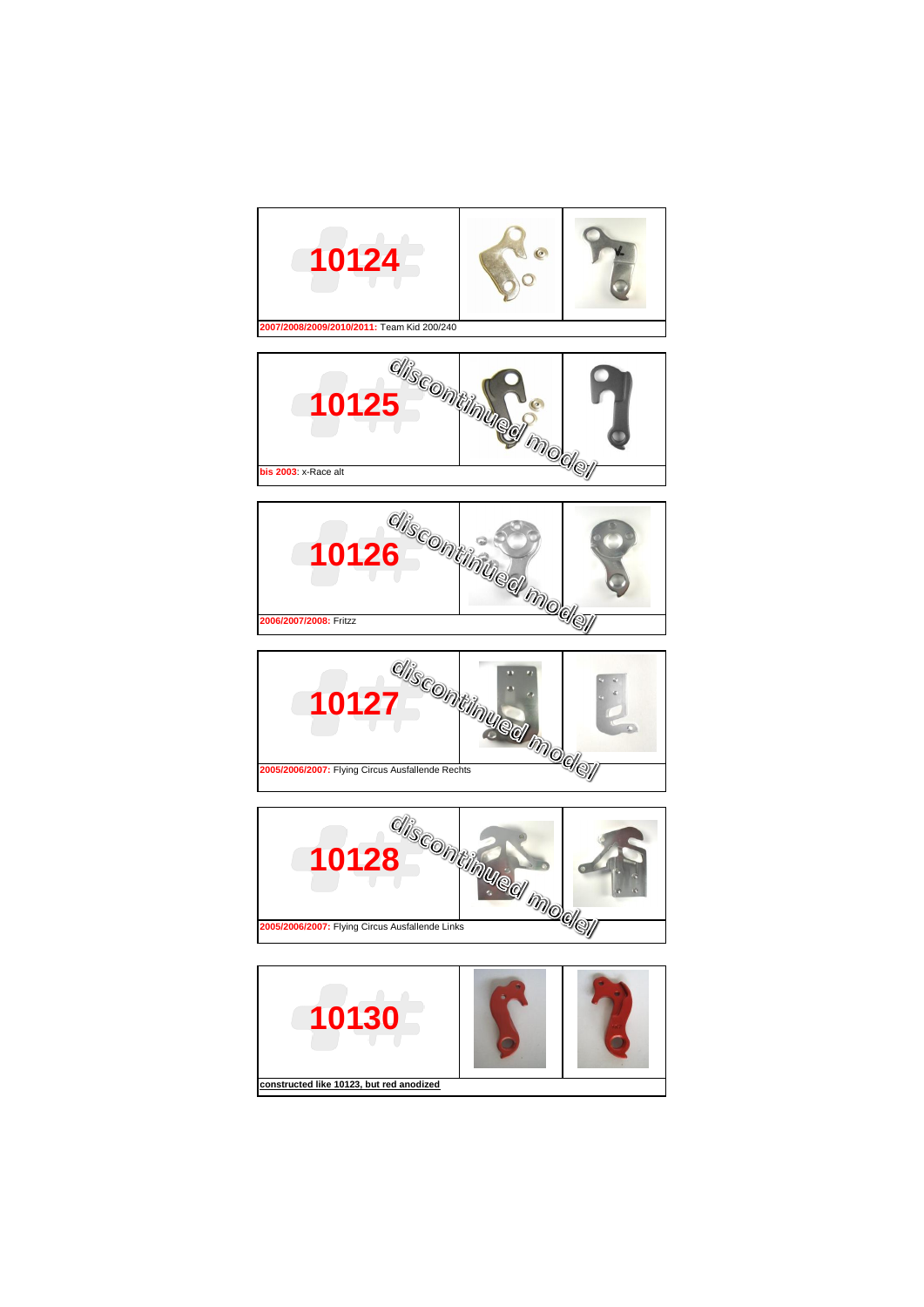









**2009:** Sting, Stereo, Fritzz **2010:** Sting SHPC, Stereo SHPC, Stereo, Fritzz **2011:** Sting SHPC, Stereo SHPC, Stereo, Fritzz